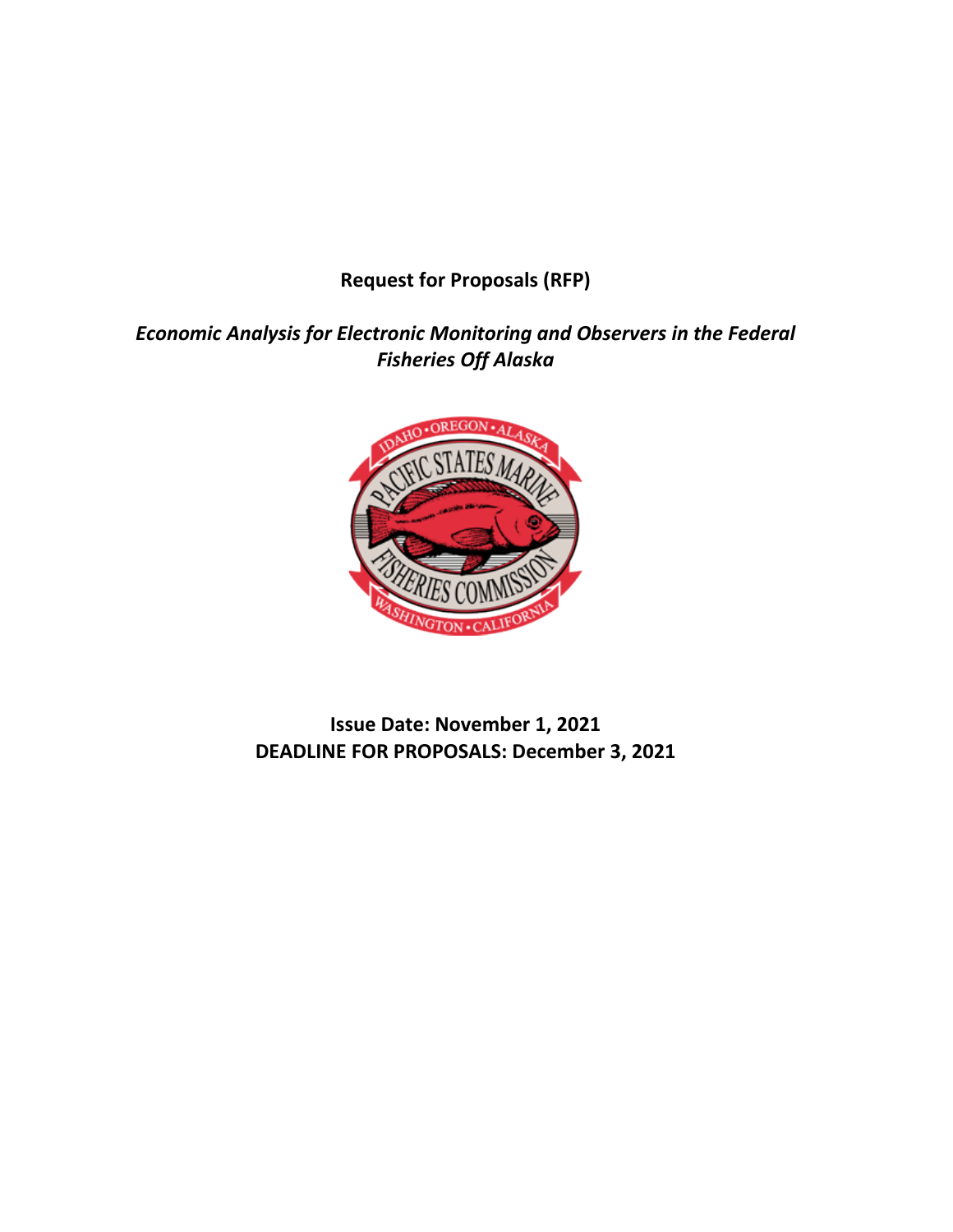# **RFP Process Schedule**

| <b>November 1, 2021</b>  | Request for Proposal (RFP) issued and distributed                                                                                     |
|--------------------------|---------------------------------------------------------------------------------------------------------------------------------------|
| <b>November 10, 2021</b> | Deadline for written questions regarding this RFP                                                                                     |
|                          | Please email questions to Michael Arredondo at marredondo@psmfc.org                                                                   |
| <b>November 15, 2021</b> | Q&A document, including the answer to the written questions posted on<br>the PSMFC website at: http://www.psmfc.org/procurements/blog |
| <b>December 3, 2021</b>  | Deadline for submission of proposals                                                                                                  |
|                          | Proposals need to be submitted by e-mail to: marredondo@psmfc.org                                                                     |
|                          | Subject line for submissions: Economic Analysis for Electronic Monitoring<br>and Observers in Alaska                                  |
|                          | Faxed and hard copy proposals will not be accepted.                                                                                   |
| December 6-10, 2021      | Proposal review                                                                                                                       |
| December 13, 2021        | Project finalist selected (timeline subject to change)                                                                                |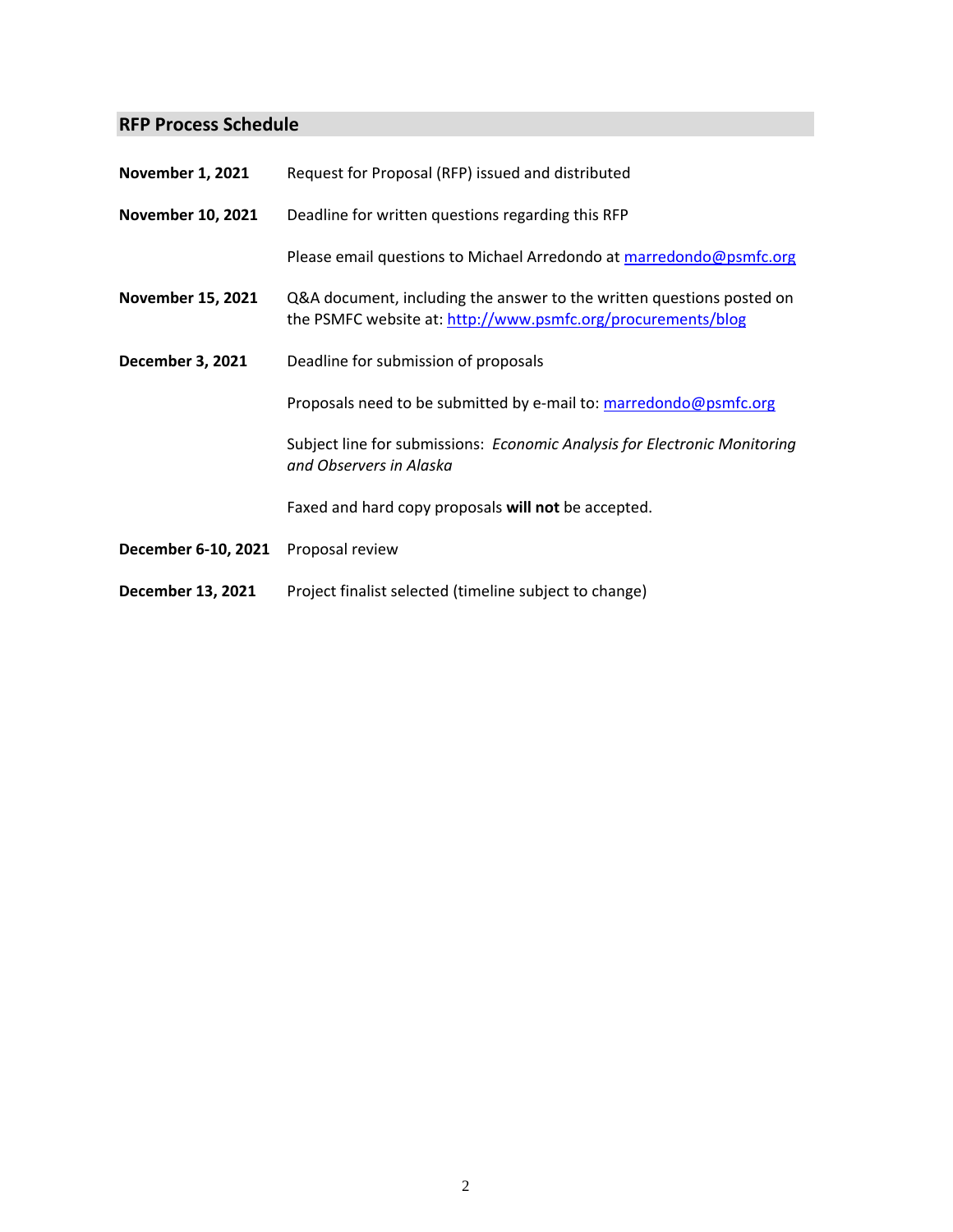# **Introduction**

Pacific States Marine Fisheries Commission (PSMFC) seeks a contractor to prepare the analysis and implementation plan necessary for NOAA's National Marine Fisheries Service (NMFS), Alaska Region, to implement monitoring programs in the federal fisheries off Alaska. PSMFC was formed by Congress more than 60 years ago and helps resource agencies, including NMFS, to manage fisheries and implement fishery management programs. This project will support NMFS in the implementation of monitoring programs that include fishery management plan amendments and regulatory amendments authorized by the Magnuson-Stevens Fishery Conservation and Management Act (MSA)<sup>[1](#page-2-0)</sup>.

To carry out their responsibilities for conserving and managing groundfish resources, the North Pacific Fishery Management Council (Council) and NMFS must have high quality, timely, and costeffective data to support management and scientific information needs. In part, this information is collected through a fishery monitoring programs for the groundfish fisheries off Alaska. Observers and Electronic Monitoring (EM) systems provide fishery-dependent information that is used to estimate total catch and interactions with protected species. Managers use these data to manage groundfish and prohibited species catch (PSC) within established limits and to document and reduce fishery interactions with protected species. Much of this information is expeditiously available (e.g., daily or at the end of a trip, depending on the type of vessel) to ensure effective management. Scientists also use fishery-dependent data to assess fish stocks, evaluate marine mammal interactions with fishing gear, characterize fishing impacts on habitat, and provide data for fisheries and ecosystem research and fishing fleet behavior. These data contribute to the best available scientific information used to manage the fisheries in the North Pacific.

While a large component of monitoring programs in Alaska rely on the use of observers, the Council supports integrating EM and reporting technologies into NMFS North Pacific fisheriesdependent data collection programs, where applicable, to ensure that scientists, managers, policy makers, and industry are informed with fishery-dependent information that is relevant to policy priorities, of high quality, and available when needed, and obtained in a cost-effective manner.

The Council and NMFS have been on the path of integrating technology into the fisheries monitoring systems for many years, with electronic reporting systems in place, and operational EM in some fisheries. A new EM program for compliance purposes on pelagic pollock trawl catcher vessels and tenders both delivering to shoreside processors will obtain necessary information for quality accounting for catch including bycatch and salmon PSC in a cost-effective manner, and provide reliable data for compliance monitoring of a no discard requirement for salmon PSC. This trawl EM program has the potential to advance cost efficiency and compliance monitoring, through improved salmon accounting and reduced monitoring costs.

To support the implementation of monitoring programs, NMFS and the Council are required to prepare analytical documents to inform the public and policy makers about the potential effects of those actions. These analyses must address a range of statutory requirements before any monitoring program, or subsequent amendments to a monitoring program may be implemented.

<span id="page-2-0"></span><sup>&</sup>lt;sup>1</sup> [http://www.nmfs.noaa.gov/sfa/magact/MSA\\_Amended\\_2007%20.pdf](http://www.nmfs.noaa.gov/sfa/magact/MSA_Amended_2007%20.pdf)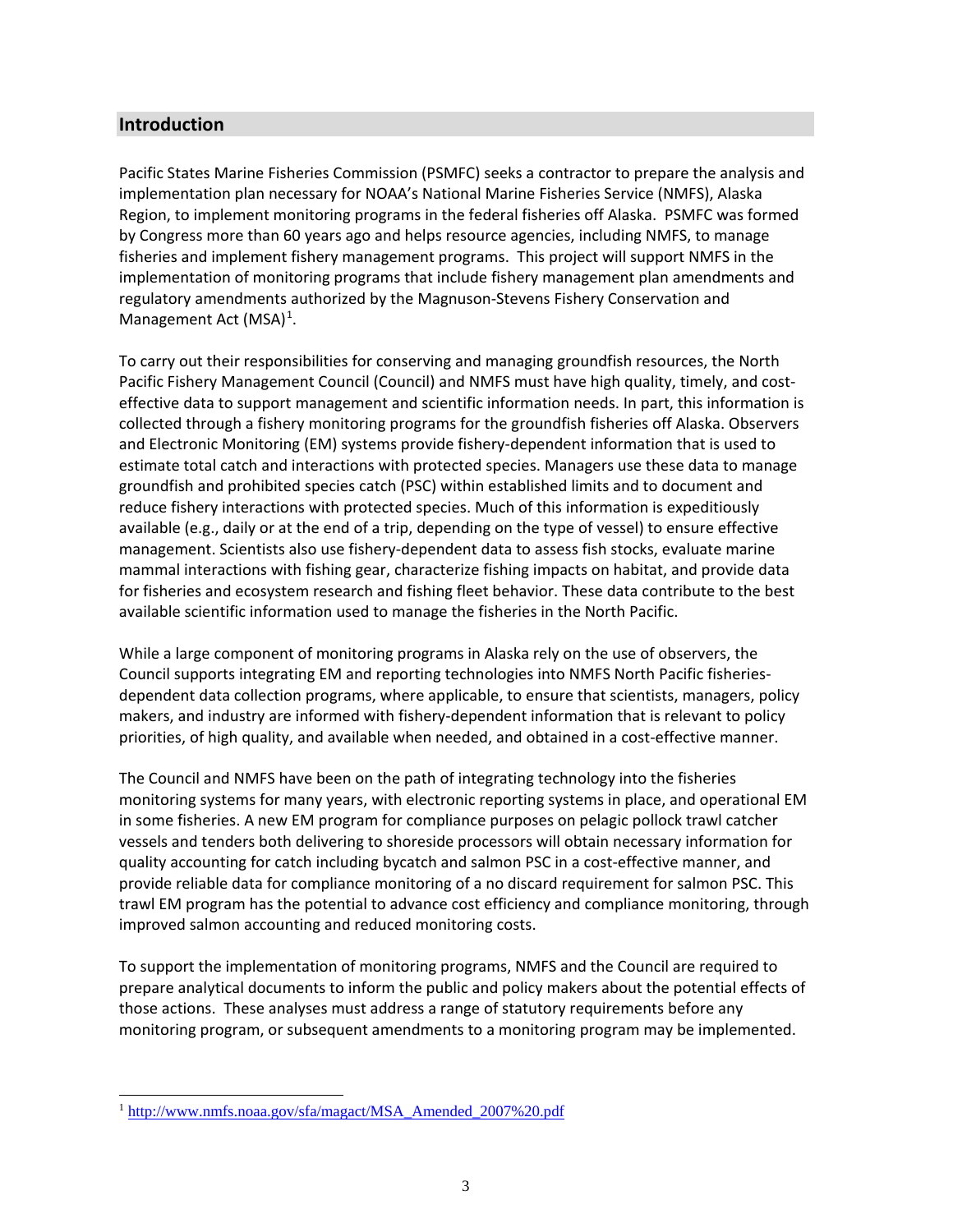This project will develop the analysis and implementation plan necessary to implement monitoring of pollock catcher vessels using pelagic trawl gear in the Bering Sea and Gulf of Alaska. The goal for EM in these programs is compliance monitoring of maximized retention. Catch accounting for the vessel's catch and bycatch will be done via electronic reports and shoreside plant observers. Regulatory change is needed to modify the current retention and discard requirements to allow participating catcher vessels to maximize retention of all species caught (i.e., minimize discards to the greatest extent practicable) for the use of EM as a compliance tool.

# **Scope of Work**

PSMFC intends to contract with one firm to provide professional services under the following four tasks:

1. Prepare Regulatory Impact Review (RIR)/Initial Regulatory Flexibility Analysis (IRFA). An RIR/IRFA will be developed for regulatory amendments necessary to establish monitoring programs. NMFS staff, including Alaska Regional economists and NOAA General Counsel (GC), will review a draft RIR/IRFA and the contractor will revise the draft RIR/IRFA to address the agency comments. The contractor must present the draft RIR/IRFA to the North Pacific Fishery Management Council (Council). The contractor will them prepare a final RIR/IRFA that incorporates comments and recommendations by NMFS, NOAA GC, and the Council.

The analysis must address alternatives and issues related to the monitoring proposal and the potential impacts of the monitoring regulations on the regulated public and NMFS. In addition, the analysis must evaluate the impact on the observer fee collection program that supports the partial coverage component of the observer program. Both the draft and final RIR/IRFA must comply with the requirements of E.O. 1[2](#page-3-0)866<sup>2</sup>, the Regulatory Flexibility Act<sup>[3](#page-3-1)</sup>, and NMFS's guidance for the preparation of economic analyses<sup>[4](#page-3-2)</sup>.

- 2. Prepare an implementation plan for monitoring programs. In consultation and coordination with NMFS Alaska Region staff, the contractor will prepare a written implementation plan that can be integrated into the RIR/IRFA, and also act as a stand-alone document. The implementation plan will describe the how NMFS would implement the monitoring programs in coordination with existing monitoring under the Annual Deployment Plan to maximize consistency and cost efficiency. In addition, the implementation plan will address NMFS staff and budget resources, recommended outreach efforts.
- 3. Assist in preparing the proposed and final rules for the monitoring program regulations. The contractor will work with NMFS to help draft the proposed rule, respond to public comments, and help draft the final rule.

<span id="page-3-0"></span> <sup>2</sup> <https://www.archives.gov/files/federal-register/executive-orders/pdf/12866.pdf>

<span id="page-3-1"></span><sup>3</sup> <https://advocacy.sba.gov/resources/the-regulatory-flexibility-act/>

<span id="page-3-2"></span><sup>4</sup> [https://www.fisheries.noaa.gov/national/laws-and-policies/guidance-conducting-economic-and-social](https://www.fisheries.noaa.gov/national/laws-and-policies/guidance-conducting-economic-and-social-analyses-regulatory-actions)[analyses-regulatory-actions](https://www.fisheries.noaa.gov/national/laws-and-policies/guidance-conducting-economic-and-social-analyses-regulatory-actions)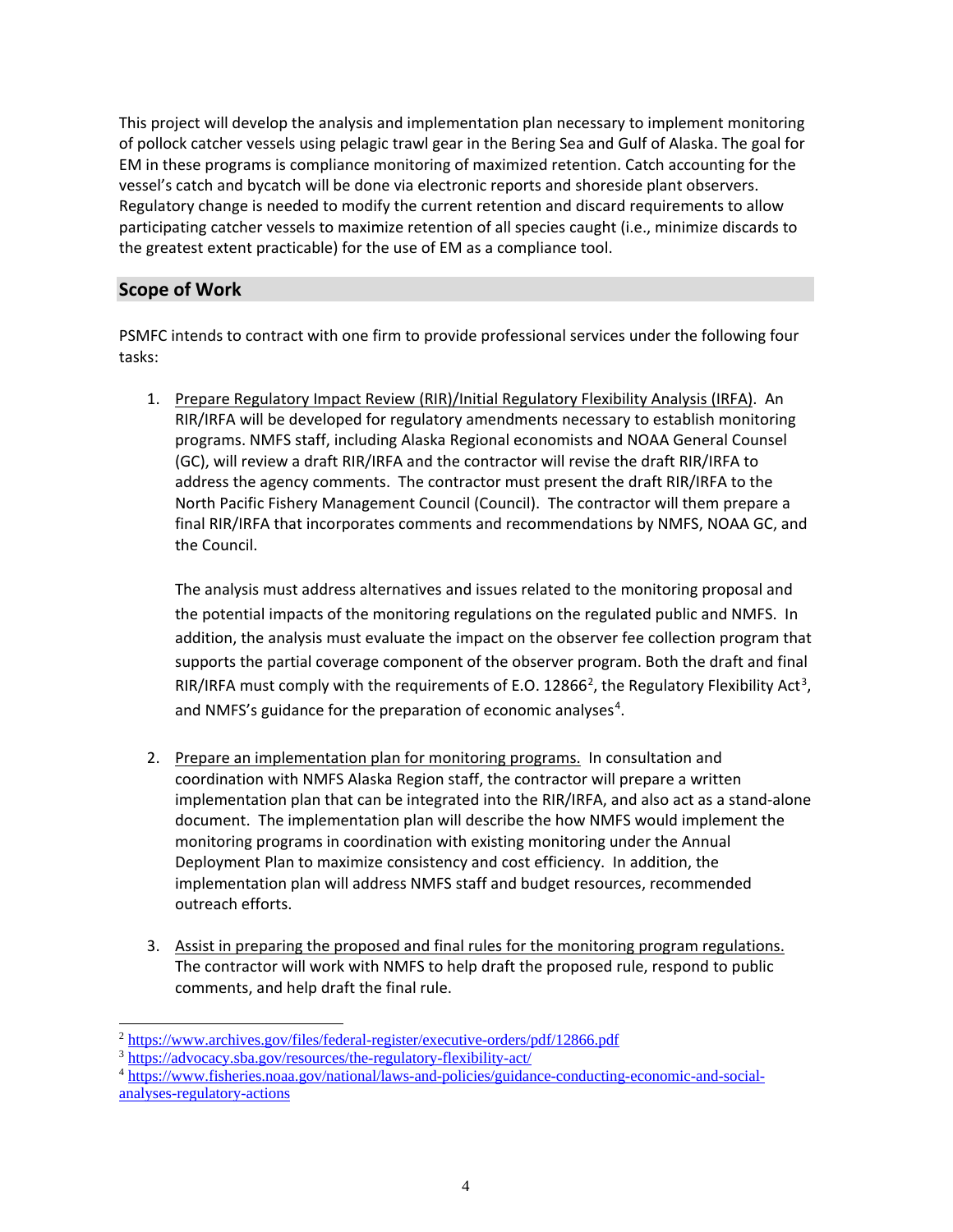4. Preparation of analysis for fishery management plan or regulatory amendments: it is anticipated that as the first three tasks are being completed that new analytical projects will be identified or prioritized by NMFS. These projects would include analysis to support additional amendments to monitoring programs. These could include amendments to revise record keeping and reporting requirements necessary to effectively monitor fisheries, modifications necessary to assign and deploy observers, or other aspects of fishery monitoring to support management.

Project Timeline: This project is expected to start in late in 2021 and last for 1 year. Specific milestones and deadlines may be adjusted as needed upon mutual written agreement between PSMFC and the contractor.

Travel:

- The project may require travel of 1-2 trips to the Alaska Regional Office in Juneau, Alaska and each trip is expected to be 3-4 nights.
- In addition, the project may require travel to 3-4 North Pacific Fishery Management Council meetings in Seattle, WA, or Anchorage, AK and each trip is expected to be 5-6 nights.

# **Contractor Qualifications**

The qualified contractor must have knowledge of the laws, regulations, and NOAA policies governing the preparation of RIRs and IRFAs. The contractor must demonstrate successful experience preparing analytical documents to support the NMFS federal rulemaking process for North Pacific fisheries, experience preparing analytical documents for review by the North Pacific Fishery Management Council, and knowledge of analyses required for implementation of cost recovery programs authorized by the MSA. He or she must demonstrate experience developing analyses that meet NMFS's requirements and the ability to produce analytical documents on deadline.

### **Proposal Requirements and Scoring**

#### **Requirements**

Please provide a resume for each person proposed to work on this project and an explanation of the roles and responsibilities anticipated for each person listed. Please provide the hourly rate charged for each person proposed to work on the project, an estimate of the travel and per diem costs for any people proposed to attend the organizational meeting with NMFS staff in Juneau and Council meetings in Anchorage and Seattle and information about any other anticipated costs associated with completing the project.

### **Scoring**

All proposals will be evaluated and scored using the following criteria: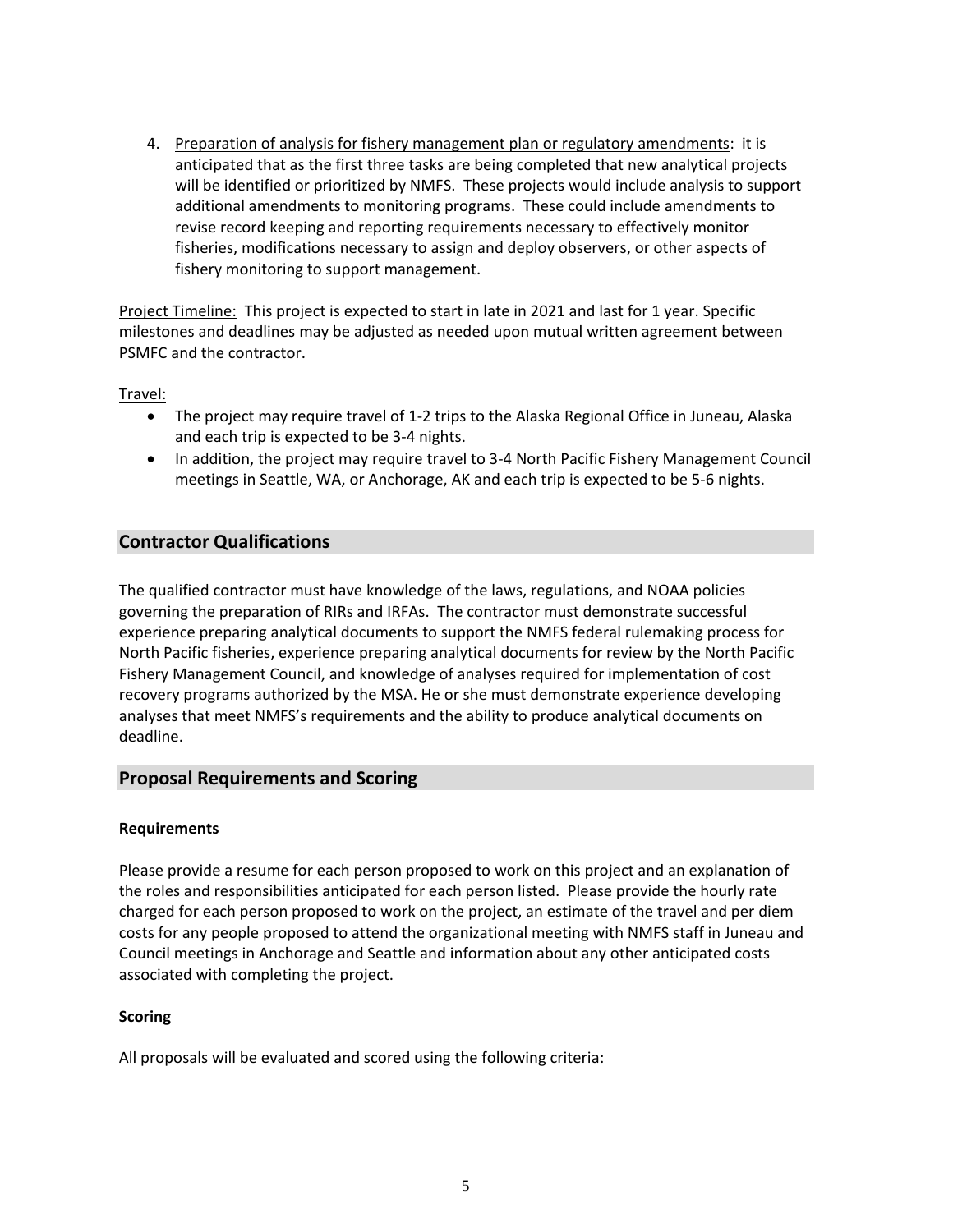- 1. Experience (55%)Proposers should demonstrate past performance and experience preparing analytical documents, including RIRs and IRFAs, to support the NMFS federal rulemaking process for North Pacific fisheries and all other experience listed in as contractor qualifications described above. For each person identified as a proposed contributor to the project, provide a list of the projects that each person has successfully completed in the past that demonstrative experience and describe how that person's contribution to the listed project meets these experience requirements. Preference will be given to contractors with successful experience developing analyses for monitoring programs authorized by the MSA. Please identify and provide reasons for any cancelled projects within the past two years.
- 2. Analytical Approach (30%)Proposers will be scored on the basis of their overall and specific technical and analytical approach to the described tasks, along with their understanding of the specific issues and risks relating to each of the separate tasks. Proposers must explain in writing their analytical approach to:
	- Successfully and independently plan and carry out complicated North Pacific fishery management analytical projects with multiple components;
	- Productively and successfully communicate with staff in various agencies and offices involved in North Pacific groundfish fisheries management and the North Pacific Fishery Management Council process;
	- Incorporate input from agency staff, who may have a wide variety of perspectives and interests at stake, into analytical documents;
	- Effectively and constructively communicate the results of the analysis to the public and Council.
- 3. Cost (15%) Proposers will be scored on the basis of the cost estimates provided in their proposal.

# **INSTRUCTIONS, CONDITIONS, AND NOTICES TO PROPOSERS**

# **QUESTIONS**

Questions regarding this RFP shall be submitted in writing no later than November 10, 2021 to:

Michael Arredondo 205 SE Spokane Street, Suite 100 Portland, OR 97202 Email: [marredondo@psmfc.org](mailto:marredondo@psmfc.org)

### **NOTICE OF INTENT**

If your organization is interested in submitting a proposal, please send an email by November 10, 2021 to [marredondo@psmfc.org, n](mailto:marredondo@psmfc.org,)otifying PSMFC of your intent to submit a proposal. Your "reply to" address will be added to an email list of interested vendors. This list will be used to notify interested vendors of any modifications to this RFP**.** Interested vendors may still submit a proposal without submitting a notice of intent, however they may not be apprised of any changes to the RFP.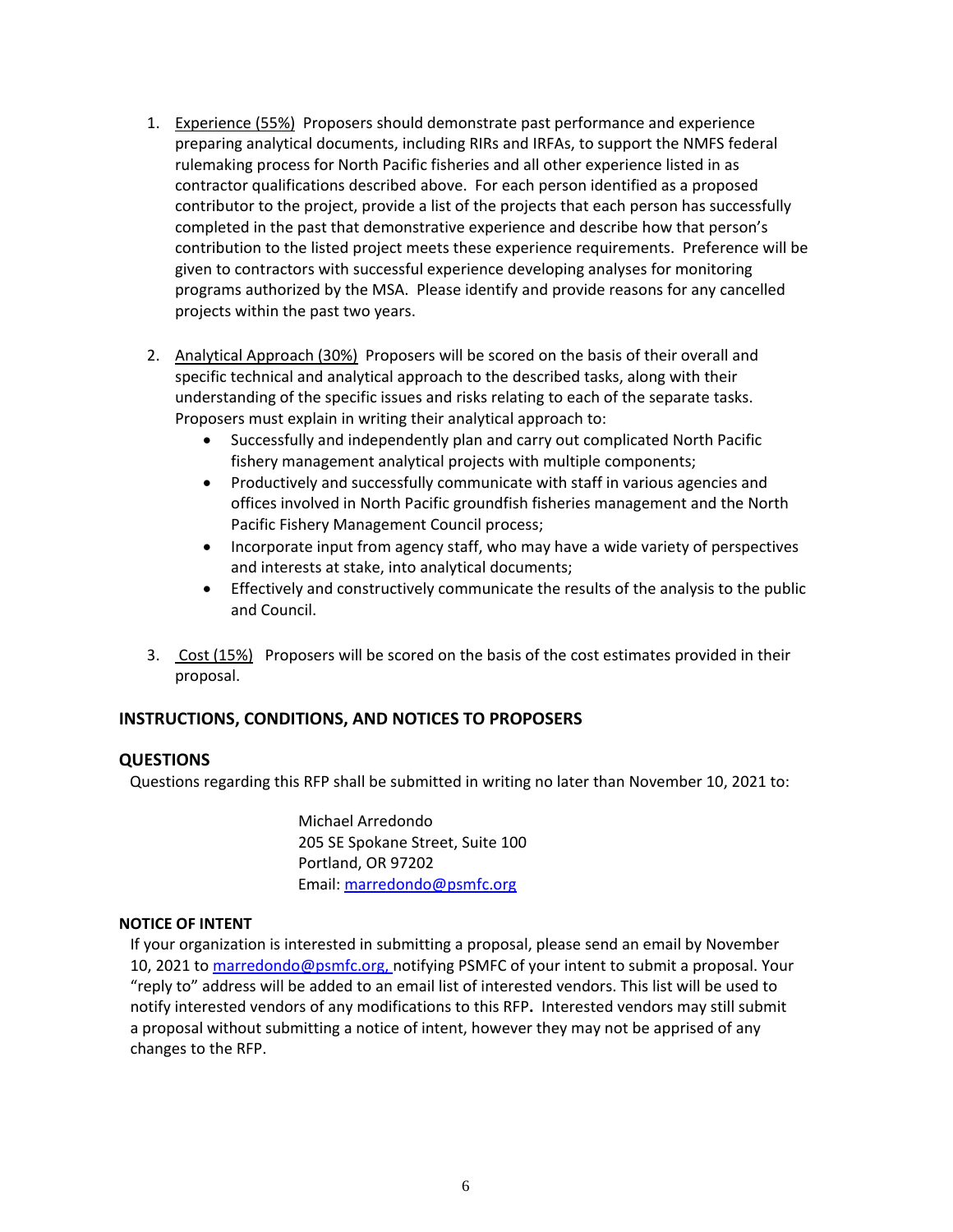### **AMENDMENTS TO SOLICITATIONS**

If this solicitation is amended, all terms and conditions that are not amended remain unchanged. Proposers shall acknowledge receipt of any amendment to this solicitation in Proposer's cover letter.

#### **SUBMISSION, MODIFICATION REVISION, AND WITHDRAWAL OF PROPOSALS**

Deadline for proposals is December 3, 2021

Proposals by electronic copy must be submitted to:

Attn: Michael Arredondo 205 SE Spokane Street, Suite 100 Portland, OR 97202 Email: [marredondo@psmfc.org](mailto:marredondo@psmfc.org)

Proposals and modifications to proposals may be submitted via electronic copy in PDF or MS Word format.

PSMFC reserves the right to consult with and to consider information from its own sources, including information from state and federal agencies regarding the proposer's prior performance or the status of outstanding investigations or warrants involving the proposer.

Proposers are responsible for submitting proposals, and any modification of revisions, so as to reach PSMFC by 4:00 p.m. Pacific time on December 3, 2021.

Late proposals

Any proposal, modification, or revision at the PSMFC office designated in the solicitation after the exact time specified for receipt to offers is "late" and will not be considered unless it is received before award is made, the PSMFC Fiscal Manager determines that accepting the late offer would not unduly delay the acquisition; and

There is acceptable evidence to establish that it was received at the PSMFC installation designation for receipt of offers and was under the PSMFC's control prior to the time set for receipt to offers; or

It is the only proposal received.

However, a late modification of an otherwise successful proposal that makes its terms more favorable to the PSMFC will be considered at any time it is received and may be accepted.

Acceptable evidence to establish time of receipt at the PSMFC installation includes the time/date stamp of that installation on the proposal wrapper, other documentary evidence of receipt maintained by the installation, or oral testimony or statements of PSMFC personnel.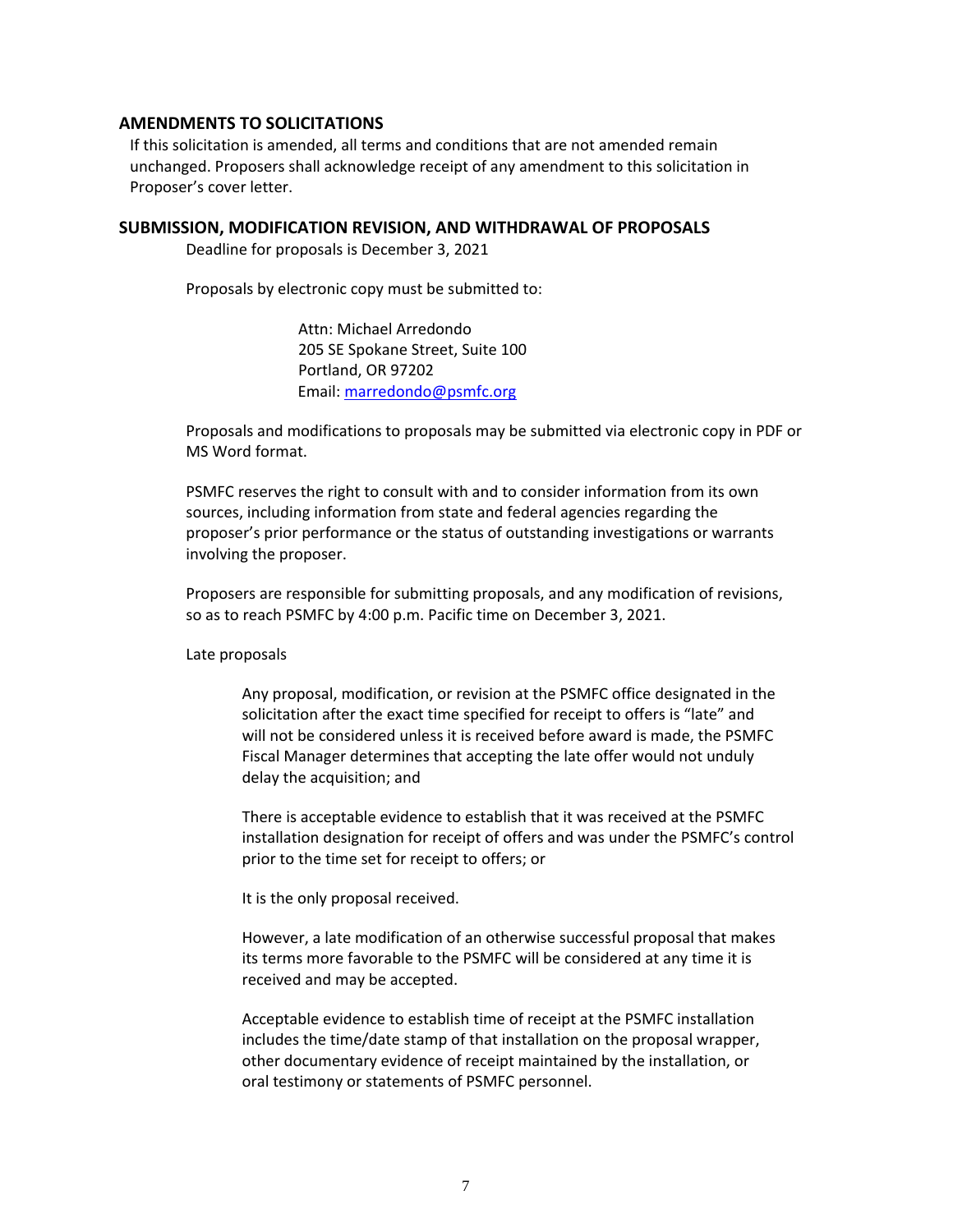If an emergency or unanticipated event interrupts normal PSMFC processes so that proposals cannot be received at the office designated for receipt of proposals by the exact time specified in the solicitation, and urgent PSMFC requirements preclude amendment of the solicitation, the time specified for receipt of proposals will be deemed to be extended to the same time of day specified in the solicitation on the first work day on which normal PSMFC processes resume.

Proposals may be withdrawn by written notice received at any time before award. Proposals may be withdrawn in person by an offer or an authorized representative, if the identity of the person requesting withdrawal is established and the person signs a receipt for the proposal before award.

Proposers shall submit proposals in response to this solicitation in English and in U.S. dollars.

Proposers may submit modifications to their proposals at any time before the solicitation closing date and time, and may submit modifications in response to an amendment, or to correct a mistake at any time before award.

Proposers may submit revised proposals only if requested or allowed by PSMFC.

Proposals may be withdrawn at any time before award. Withdrawals are effective upon receipt of notice by the Fiscal Manager.

Each Proposal must state that it is a firm offer which may be accepted within a period of ninety (90) days. Although the contract is expected to be awarded prior to that time, the ninety day period is requested in order to allow for unforeseeable delays.

Proposer shall submit the name, address, and telephone number of the person(s) with the authority to bind the firm, as well as to answer questions or provide clarification concerning the firm's proposal.

PSMFC is not liable for any costs incurred by vendors/contractors in developing or submitting their response to this RFP.

### **PROPOSAL EVALUATION**

General. All proposals received in accordance with these RFP instructions will be evaluated to determine if they are complete and meet the requirements specified in this RFP. An award will be made to the Proposer whose offer is judged to be the most advantageous to PSMFC. PSMFC expressly reserves the right to reject any and all proposals and make no award under this RFP, or to negotiate separately with competing vendors.

All Proposals received in accordance with these RFP instructions will be reviewed, analyzed, evaluated and scored in accordance with the scoring criteria mentioned above. If needed, additional information may be requested from one or more Proposers.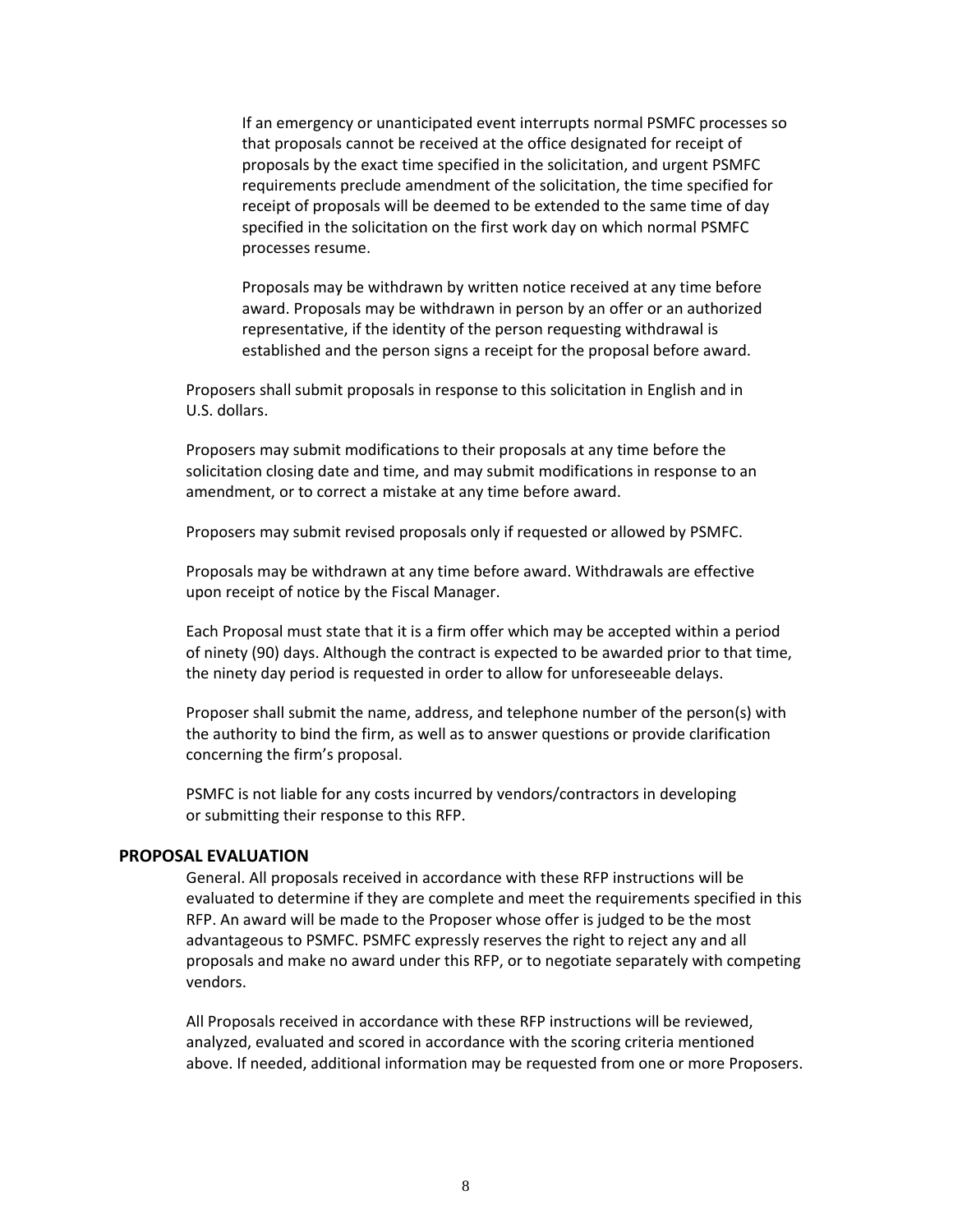Request for additional information. During the evaluation period, PSMFC may request additional information in order to fairly evaluate a Proposer's offer. If such information is required, the Proposer will be notified in writing (or by email) and will be permitted a reasonable period of time to respond.

#### **CONTRACT AWARD**

All qualified proposals will be evaluated and an award will be made to the firm whose combination of qualifications, cost and technical offers is deemed to be in the best interest of PSMFC.

The PSMFC may reject any or all of the proposals if such action is in the PSMFC's interest.

The PSMFC may waive informalities and minor irregularities in proposals received.

The PSMFC reserves the right to make an award on any item for a quantity less than a quantity offered, at the unit cost or price offered, unless the offer specifies otherwise in the proposal.

The PSMFC reserves the right to make multiple awards if, after considering the additional administrative cost, it is in the PSMFC's best interest to do so.

Exchanges with proposers after receipt of a proposal do not constitute a rejection or counteroffer by the PSMFC.

The PSMFC may determine that a proposal is unacceptable if the prices proposed are materially unbalanced between line items or subline items. Unbalanced prices exist when, despite an acceptable total evaluated price, the price of one or more contract line items is significantly overstated or understated as indicated by the application of cost or price analysis techniques. A proposal may be rejected if the PSMFC Fiscal Manager determines that the lack of balances poses an unacceptable risk to the PSMFC.

If a cost realism analysis is performed, cost realism may be considered by the source selection authority in evaluating performance or schedule risk.

The PSMFC may disclose the following information in post award debriefings to other proposers:

> The overall evaluated cost of price and technical rating of the successful proposer;

The overall ranking of all proposers, when any ranking was developed by the agency during source selection; and

A summary of the rationale for award.